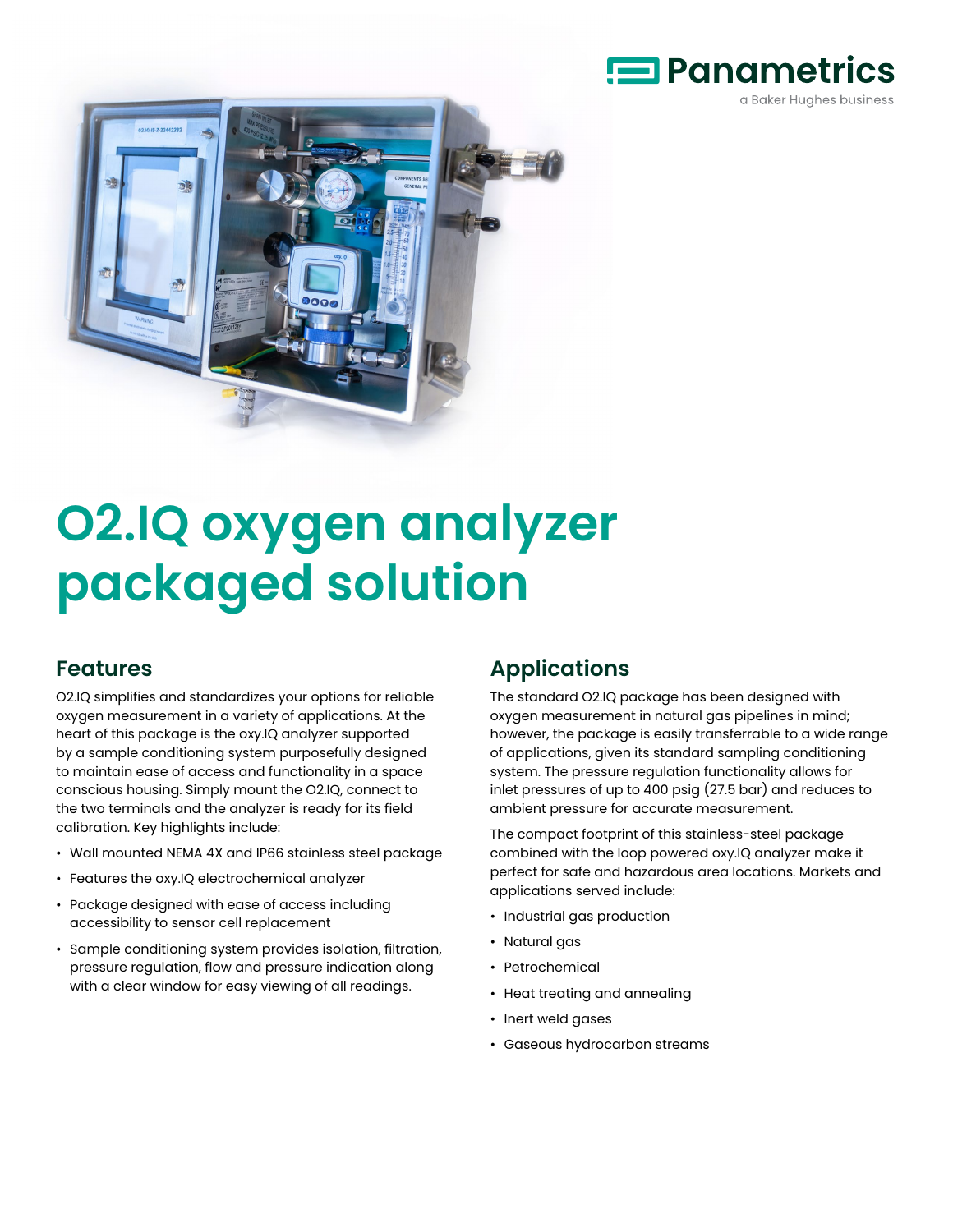# **Ordering configuration**

The O2.IQ is available in 7 different off-the-shelf configurations covering general purpose to hazardous area requirements, barrier types and metric or imperial fittings. The selection grid highlights the ordering part number which corresponds to the features required for your application and relevant area classification.

|                          |                 | <b>Fitting selection</b> | <b>Area classification</b> |                                     | <b>Barrier type</b> |                                              |                  |                             |
|--------------------------|-----------------|--------------------------|----------------------------|-------------------------------------|---------------------|----------------------------------------------|------------------|-----------------------------|
| <b>Ordering Part No.</b> | <b>Imperial</b> | <b>Metric</b>            | General<br>purpose         | <b>Intrinsically</b><br>safe global | Class 1 Div 1       | Class <sub>1</sub><br>Div 2 Non<br>incendive | Zener<br>barrier | Galvanic<br><i>isolator</i> |
| O2.IQ-CLI-DIVI-Z         | $\Box$          |                          |                            | $\Box$                              | $\Box$              |                                              | $\Box$           |                             |
| O2.IQ-CLI-DIVI-G         | $\Box$          |                          |                            | $\Box$                              | $\Box$              |                                              |                  | $\Box$                      |
| O2.IQ-CLI-DIV2           | $\Box$          |                          |                            |                                     |                     | $\Box$                                       |                  |                             |
| O2.IQ-IS-Z               |                 | $\Box$                   |                            | $\Box$                              |                     |                                              | $\Box$           |                             |
| O2.IQ-IS-G               |                 | $\Box$                   |                            | $\Box$                              |                     |                                              |                  | $\Box$                      |
| <b>O2.IQ-GP-I</b>        | $\Box$          |                          | $\Box$                     |                                     |                     |                                              |                  |                             |
| O2.IQ-GP-M               |                 | $\Box$                   | $\Box$                     |                                     |                     |                                              |                  |                             |

|                                                                                   | Ordering Part No.   Summary |                                                          |
|-----------------------------------------------------------------------------------|-----------------------------|----------------------------------------------------------|
| The O2.IQ also requires selection of the<br>appropriate electrochemical OX sensor | $OX-1$                      | Low range ppm measurement, standard background gases     |
| for the oxy.IQ. Ordering configurations                                           | $OX-2$                      | Low range ppm measurement, acid background gases         |
| for the OX sensors are as follows and                                             | $OX-3$                      | Percent measurement, standard background gases           |
| please refer to the sensor interference<br>gases for further information.         | $OX - 4$                    | Percent measurement, acid background gases               |
|                                                                                   | $OX-5$                      | Low/mid-range ppm measurement, standard background gases |

#### **Oxygen sensor interference gases**

| <b>Gas</b>      | $OX-1$ and $OX-5$  |                    |                   | $OX-3$           | $OX - 4$          |                   |  |
|-----------------|--------------------|--------------------|-------------------|------------------|-------------------|-------------------|--|
|                 |                    | $OX-2$             | <b>Continuous</b> | Intermittent (1) | <b>Continuous</b> | Intermittent (1)  |  |
| $H_{2}S$        | <5 ppm             | $\triangle$ 10 ppm | 0.0005%           | 0.01%            | 0.001%            | 0.1%              |  |
| SO <sub>3</sub> | $\triangle$ 10 ppm | $\triangle$ 10 ppm | 0.01%             | 0.1%             | 0.01%             | 0.1%              |  |
| SO <sub>2</sub> | $\triangle$ 10 ppm | (3)                | 0.01%             | 0.1%             | $\left( 3\right)$ | (3)               |  |
| HCI             | $\langle$ 1000 ppm | (3)                | 0.1%              | 1.0%             | (3)               | (3)               |  |
| <b>HCN</b>      | <1000 ppm          | (3)                | 0.1%              | 1.0%             | $\left( 3\right)$ | (3)               |  |
| CO <sub>2</sub> | <1000 ppm          | (3)                | 0.1%              | $20 \&$          | $\left( 3\right)$ | (3)               |  |
| NO <sub>2</sub> | (2)                | (2)                | (2)               | (2)              | (2)               | (2)               |  |
| Cl <sub>2</sub> | (2)                | (2)                | (2)               | (2)              | (2)               | $\left( 2\right)$ |  |

(1) Recommended maximum exposure 30 minutes, followed by flushing with ambient air for an equal period.

(2) Minimal effect on sensor performance, but produces signal interference of 1:2 ratio for ppm levels only (e.g., 100 ppm NO, looks like 200 ppm O<sub>2</sub>).

(3) Minimal effect on sensor performance.

## **Application parameters**

- Sample gas pressure: 0 400 psig (0 27.5 Bar)
- Sample gas temperature: 32 to 113°F (0 to 45°C)
- Power requirements: 24 to 28 VDC at 50 mA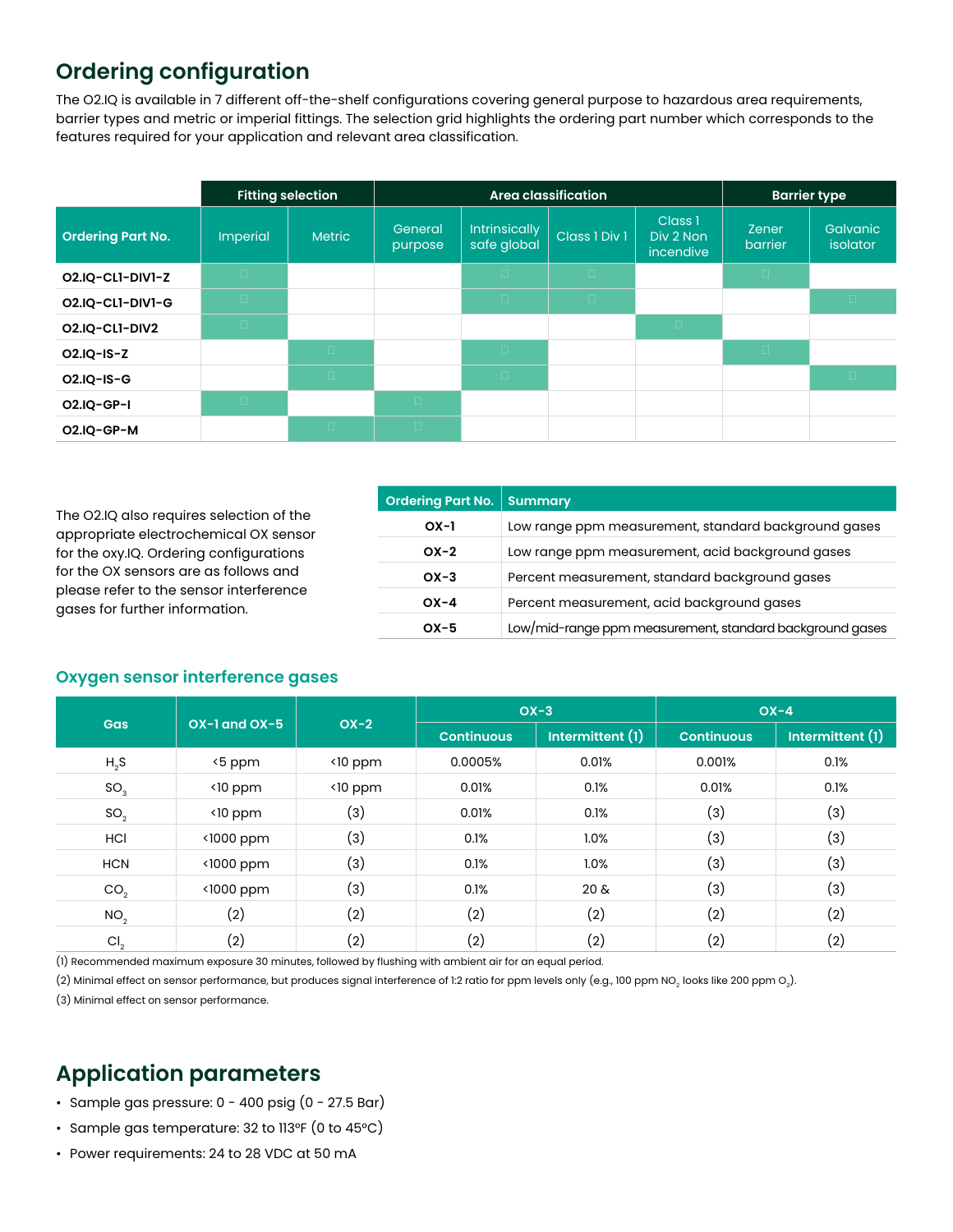# **O2.IQ specifications**

## **All installations**

#### **Accuracy**

- ±1% of range at calibration point
- ±2% of range at the calibration point for the 0 to 10 ppmv range (OX-1 or OX-2 only)

#### **Repeatability**

- ±1% of range
- ±2% of range for the 0 to 10 ppmv range (OX-1, OX-2 only)

#### **Resolution**

• ±0.1% of range

#### **Linearity**

- $\cdot$   $\pm$ 2% of range (OX-1, 2, 3, 5)
- $\cdot$   $\pm$ 5% of range (OX-4)

#### **O<sub>2</sub> Sensor operating temperature**

32 to 113ºF (0 to 45ºC)

#### **Sample pressure**

Max inlet pressure 400 psig (27.5 barg) vented to atmospheric

#### **Atmospheric pressure effect**

±0.13% of reading per mmHg (directly proportional to absolute pressure). During calibration, pressure and flow must be kept constant.

#### **Process connection**

1/4 in./6 mm compression tube fittings inlet and outlet

#### **Dimensions**

10.0 x 8.0 x 5.32 in (273.1 x 203.2 x 135 mm)

#### **Weight**

15.0 lb (6.8 kg)

#### **Sample flow rate**

1.0 SCFH (500 cc/min) recommended for process units

**Electrical classification certification**

#### **Intrinsically safe**

- USA/Canada
- IS for Class 1, Groups A, B, C, D, T4
- AEx ia IIC T4
- ATEX and IECEx
- Ex ia IIC Ga T4 Tamb -20 to 60ºC

IS package, non-incendive without use of Zener barrier or galvanic isolator:

• USA/Canada: Class 1, Div 2, Groups A, B, C, D: T4

#### **European compliance**

#### Complies with EMC directive 2004/108/EC

**User-selectable measurement range and corresponding sensor**

| Oxygen content   | $OX-1$ and<br>$OX-2$ | $OX-3$ and<br>$OX - 4$ | $OX-5$ |
|------------------|----------------------|------------------------|--------|
| 0 to 10 ppmv     | □                    |                        |        |
| 0 to 20 ppmv     | $\Box$               |                        |        |
| 0 to 50 ppmv     | □                    |                        |        |
| 0 to 100 ppmv    | $\Box$               |                        | $\Box$ |
| 0 to 200 ppmv    | □                    |                        | $\Box$ |
| 0 to 500 ppmv    | □                    |                        | $\Box$ |
| 0 to 1,000 ppmv  | $\Box$               |                        | $\Box$ |
| 0 to 2,000 ppmv  | п                    |                        | $\Box$ |
| 0 to 5,000 ppmv  | □                    |                        | $\Box$ |
| 0 to 10,000 ppmv | □                    |                        | $\Box$ |
| 0% to 1%         | $\Box$               | $\Box$                 | $\Box$ |
| 0% to 2%         |                      | $\Box$                 |        |
| 0% to 5%         |                      | $\Box$                 |        |
| 0% to 10%        |                      | $\Box$                 |        |
| 0% to 25%        |                      | $\Box$                 |        |
| 0% to 50%        |                      | $\Box$                 |        |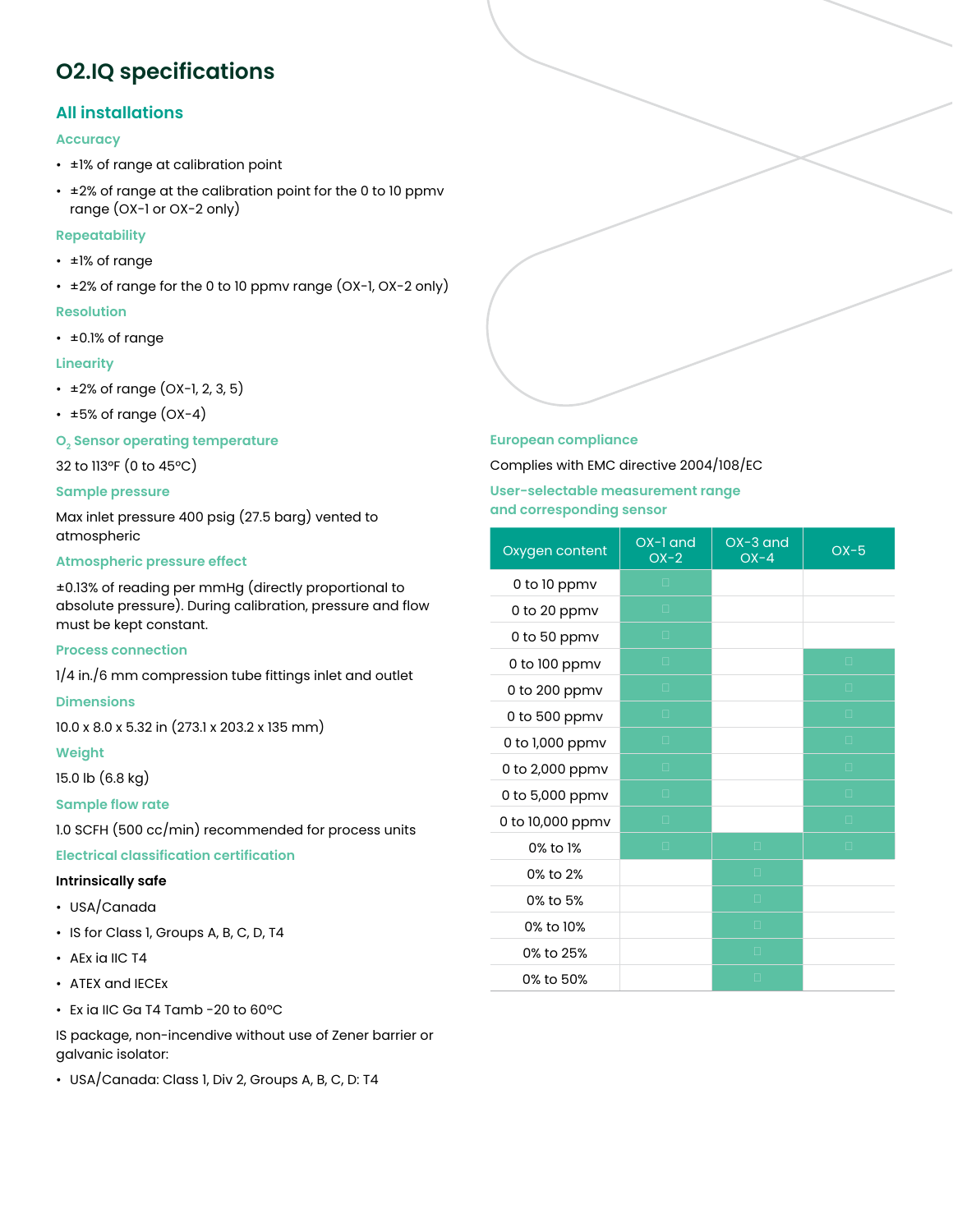## **Installation options**

**Class 1 Div 1/Zone 0** | **Global intrinsically safe**



*Note: Wiring to integrated terminal strip to be completed at installation site. oxy.IQ connection cable ships separately.*

(1) Terminal strip and oxy.IQ connector are internal of the O2.IQ housing. Shown externally for illustration purposes only.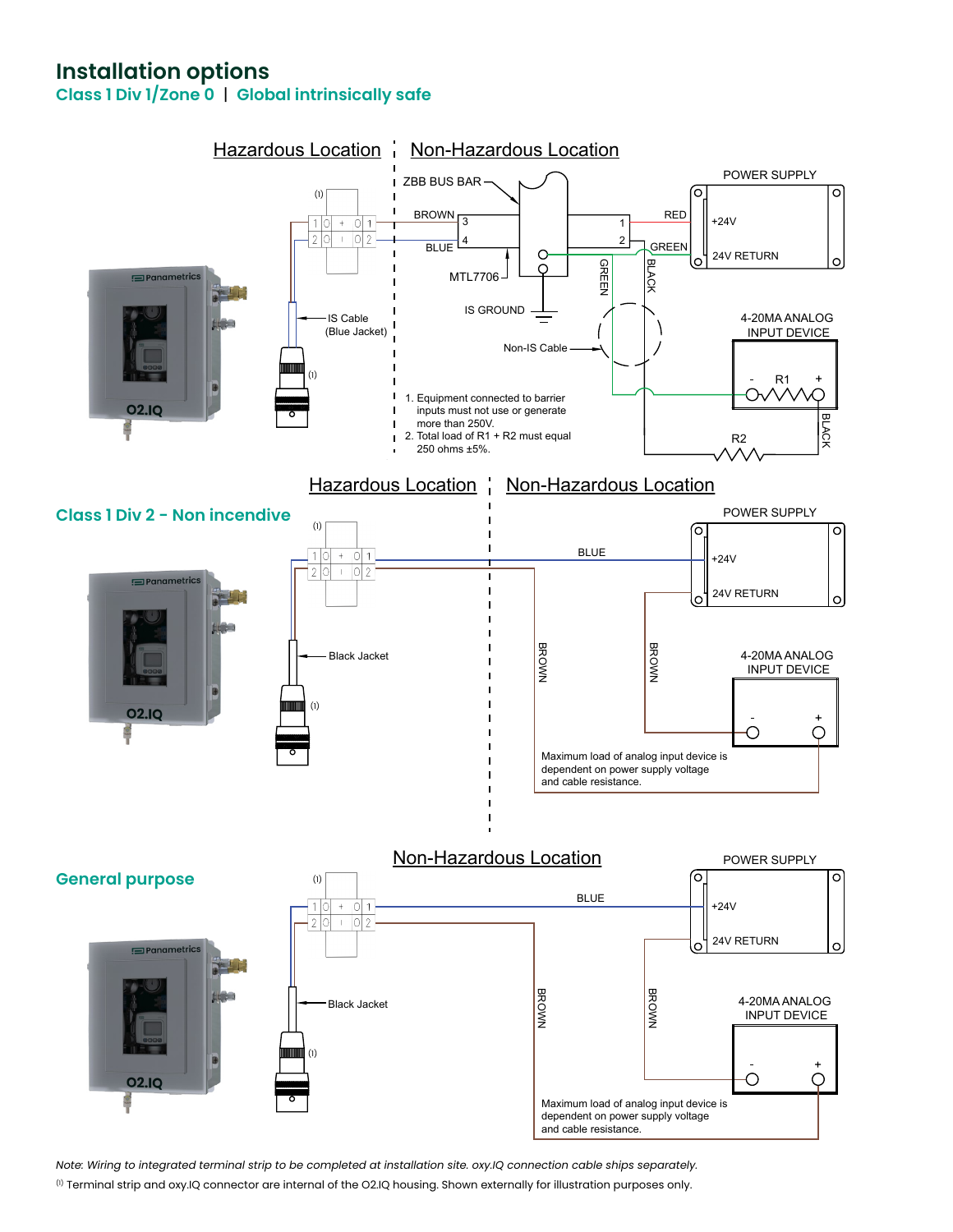## **Start up procedure**

#### **Initial setup**

- Ensure external wiring is securely connected to the terminal strip provided in the O2.IQ and that the oxy.IQ cable is securely fastened at the back of the transmitter and wired into the terminal blocks provided. Pay special attention to barrier installation and wiring if in hazardous area. (See oxy.IQ manual Section 2.2)
- Referring to section 2.3 of the oxy.IQ user manual install the electrochemical cell into the oxy.IQ
- Follow the procedure set out in Sections 3.3.1 3.3.3 to set up and perform initial air calibration of the unit
- On completion of initial setup, insert the oxy.IQ into its manifold and ensure it is securely mounted in the O2.IQ sample handling system

## **Span calibration**

- Check that the needle valve (4) is fully closed and that the pressure regulator (2) is backed out by rotating anticlockwise
- Slowly open the needle valve to allow any trapped pressure and gas to vent to the outlet in the event the unit was in use previously and was shut down for an extended period
- Switch the 3-way selection valve (1) to point in the direction of calibration inlet and attach the calibration gas to the calibration gas inlet port
- Allow calibration gas to flow into the O2.IQ and slowly turn the pressure regulator clockwise until the pressure gauge (3) reads 1-2 psig. Crack open the needle valve and monitor the flow rate on the rotameter (7) and pressure on the pressure gauge
- Slowly adjust the needle valve until a steady flow rate of 1.0 SCFH (500 cc/min) is reached
- Adjust until a steady flow rate of 1.0 SCFH (500 cc/min) and a pressure of 0 psig (14.7 psia) is achieved
- Carry out span calibration as per Section 3.3.4 of the oxy.IQ manual
- When calibration is complete, switch the 3-way selection valve to the central block position and fully close in the needle valve while backing out the pressure regulator by turning anti-clockwise

## **Bringing process gas online**

- Check that the needle valve is in the closed position and switch the 3-way selection valve to point in the direction of the process inlet connection
- With the process gas flowing to the system, slowly turn the pressure regulator clockwise until the pressure gauge reads 1-2 psig. Open the needle valve and monitor the flow rate on the rotameter and pressure on the pressure gauge
- Slowly adjust the needle valve until the flow rate is steady at 1.0 SCFH (500 cc/min)

#### **Shut down procedure**

- Slowly shut the needle valve until the flow rate on the rotameter reads zero flow
- Switch the 3-way selection valve to the block position, isolating the process gas
- Re-open the needle valve to allow any trapped process pressure to vent to the outlet
- Close the needle valve back in as added protection against process gas pass through during shut down or maintenance periods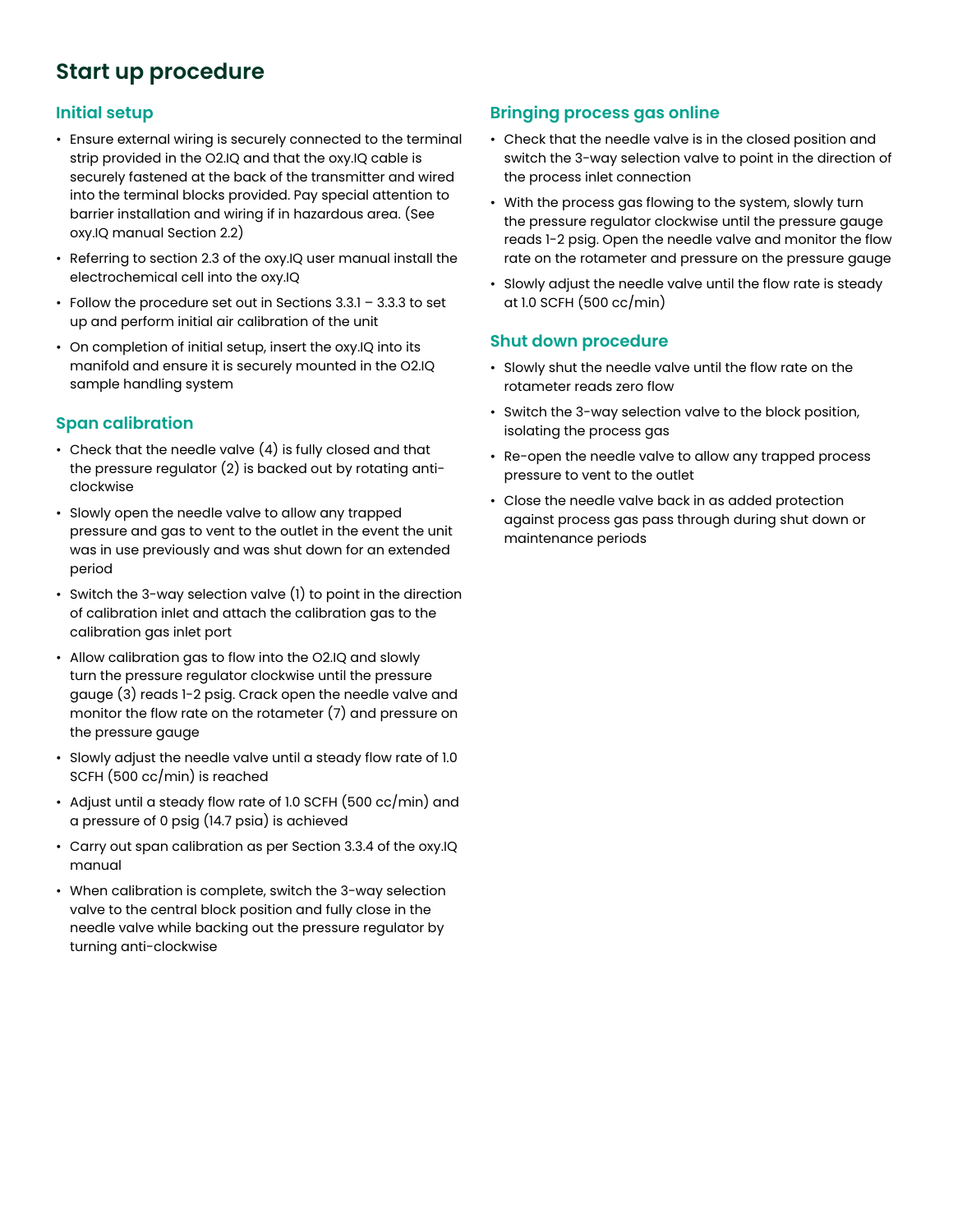

#### **NOTES**

- 1. PROCESS CONNECTIONS: 1/4" OR 6mm TUBE FITTINGS.
- 2. DIMS : INCH [MM]
- 3. APPROX WEIGHT : 20LBS [9KG]

4. SIGNAL CONNECTIONS : 1/2" NPTF HUB WITH CABLE GLAND (IMPERIAL VERSION) M20 CABLE GLAND (METRIC VERSION)

#### 5. ENCLOSURE DEPTH : 5.32 [135]

- 6. COMPONENTS SELECTED FOR : CLASS I, DIV.1, GROUPS A-D, T4 (CL1-DIV1 VERSION) CLASS I, DIV.2, GROUPS A-D, T4 (CL1-DIV2 VERSION) ATEX/IECEx ZONE 0 IIC T4 (IS VERSION) GENERAL PURPOSE AREA (GP VERSION)
	- 7. AMBIENT TEMP: 33°F to 125°F (1°C to 52°C)

8. AVAILABLE VERSIONS:

02.1Q-CL1-DIV1-Z : HAZARDOUS AREA, 1/4" TUBE FITTINGS, ZENER BARRIER<br>02.1Q-CL1-DIV1-G : HAZARDOUS AREA, 1/4" TUBE FITTINGS, GALVANIC ISOLATOR<br>02.1Q-CL1-DIV2 : HAZARDOUS AREA, 1/4" TUBE FITTINGS 02.IQ-IS-Z: HAZARDOUS AREA, 6mm TUBE FITTINGS, ZENER BARRIER 02.10-IS-G: HAZARDOUS AREA, 6mm TUBE FITTINGS, GALVANIC ISOLATOR<br>02.10-IS-G: HAZARDOUS AREA, 6mm TUBE FITTINGS, GALVANIC ISOLATOR<br>02.10-GP-I: GENERAL PURPOSE 1/4" TUBE FITTINGS 02.IQ-GP-M : GENERAL PURPOSE 6mm TUBE FITTINGS

#### BILL OF MATERIAL

| <b>ITEM</b>    | <b>DESCRIPTION</b>                         |  |
|----------------|--------------------------------------------|--|
|                | 3 WAY BALL VALVE 316SS                     |  |
| $\mathfrak{D}$ | PRESSURE REGULATOR                         |  |
| 3              | PRESSURE GAUGE                             |  |
| 4              | NEEDLE VALVE 316SS                         |  |
| 5              | 7 MICRON FILTER 316SS                      |  |
| 6              | oxy.IQ OXYGEN TRANSMITTER                  |  |
| 7              | ACRYLIC FLOWMETER                          |  |
| 8              | 304SS ENCLOSURE WITH PAINTED PLATE RAL6033 |  |